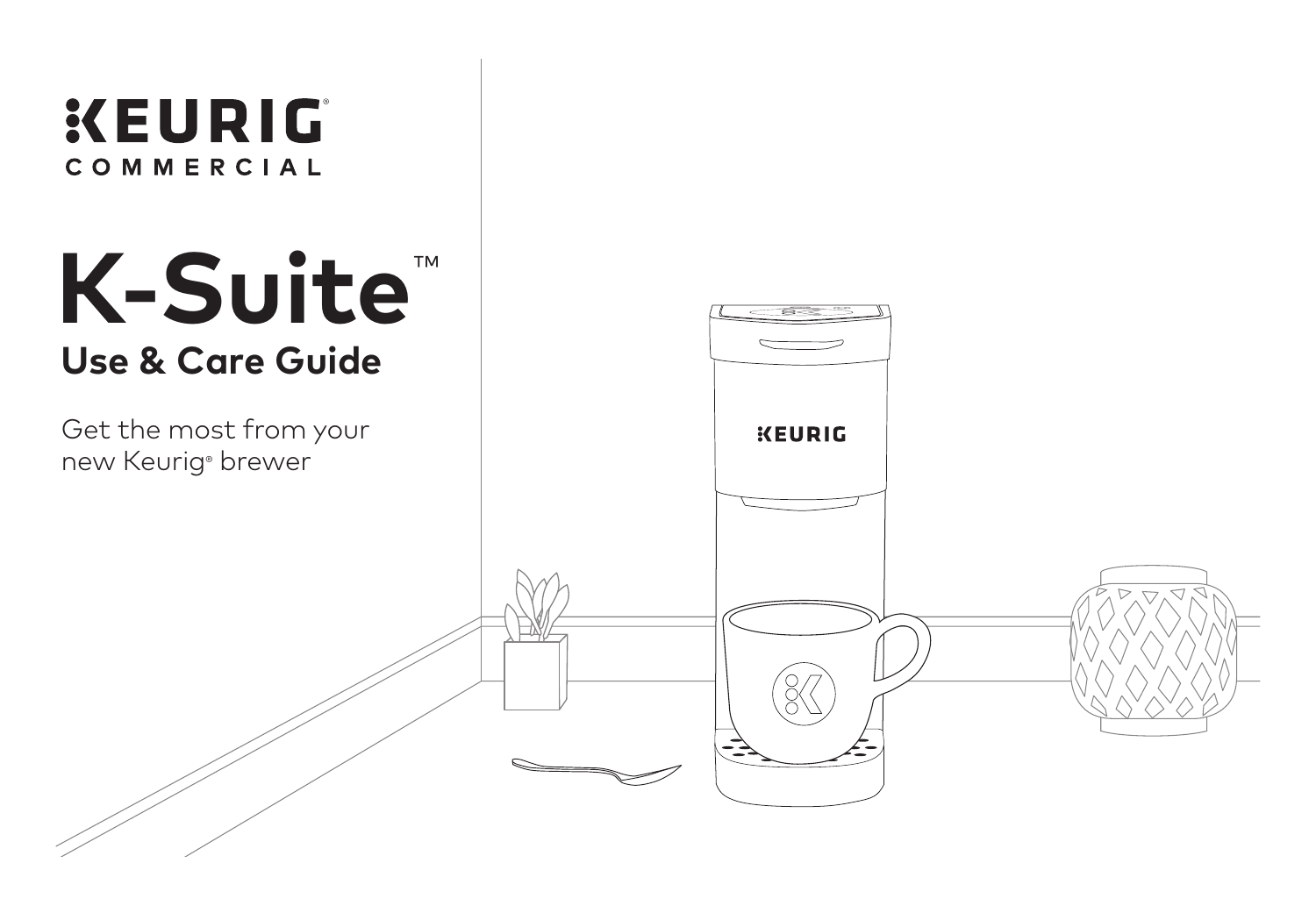## **IMPORTANT SAFEGUARDS**

When using electrical appliances, basic safety precautions should always be followed. including the following:

### **READ ALL INSTRUCTIONS** 1.

- 2. For hospitality and household use only.
- 3. Do not fill water reservoir above max fill line or use distilled water.
- 4. Scalding may occur if the handle is opened during the brewing process.
- 5. Do not touch hot surfaces. Use handles or knobs.
- 6. To protect against fire, electric shock, and injury to persons do not immerse appliance, cord, or plugs in water or other liquid.
- 7. Close supervision is necessary when any appliance is used by or near children 12 years or younger.
- 8. Unplug from outlet when not in use and before cleaning. Allow to cool before putting on or taking off parts, and before cleaning the appliance.

9. Do not operate any appliance with a damaged cord or plug or after the appliance malfunctions, or has been damaged in any manner. Contact Keurig® Customer Service or a Keurig® Authorized Distributor to report any malfunction of or damage to the brewer.

- 10. The use of accessory attachments not authorized by the appliance manufacturer may result in fire, electric shock, or injury to persons.
- 11. Do not use outdoors.
- 12. Do not let cord hang over edge of table or counter, or touch hot surfaces.
- 13. Do not place on or near a hot aas or electric burner, or in a heated oven.
- 14. Always attach plug to appliance first (if not permanently attached), then plug cord into the wall outlet. To disconnect, turn any control to ″off″ then remove plug from wall outlet.
- 15. Do not use appliance for other than intended use.
- 16. Use brewer in upright position only. Allow brewer to cool (90 min) prior to turning it in any position other than upright.
- 17. Do not immerse brewer in water.
- 18. Always keep the water reservoir lid on the water reservoir unless you are filling it.
- 19. The appliance must be grounded using a 3-hole properly grounded outlet.
- 20. Only use pods intended for this appliance. If the pod does not fit, do not force the pod into the appliance.
- 21. Additional cleaning and care instructions can be found at Commercial.Keurig.com (or Keurig.ca/business-solutions for Canada).
- 22. **SAVE THESE INSTRUCTIONS**
- **WARNING:** Keep all plastic bags away from children.
- **2. WARNING:** To avoid the risk of injury, do not open the brew chamber during the brew process.
- **3. CAUTION: Keurig<sup>®</sup> recommends** using only Keurig® K-Cup® pods in this appliance. Non-Keurig® brand pods may cause brewer malfunction or injury.
- **4. CAUTION:** There are two sharp needles that puncture the pod, one above the K-Cup® pod holder and the other in the bottom of the K-Cup® pod holder. To avoid risk of injury, be aware of the needle locations.
- **5. CAUTION:** There is extremely hot water under pressure in the K-Cup® pod holder during the brew process. To avoid risk of injury do not lift the handle or otherwise open the handle during the brew process.
- **6. POWER CORD INSTRUCTIONS:** a. A short power-supply cord is provided to reduce risks resulting from becoming entangled in or tripping over a longer cord.
- b. Longer detachable power-supply cords or extension cords are available and may be used if care is exercised in their use.

c. If a long detachable power-supply cord or extension cord is used:

- i. The marked electrical rating of the detachable power-supply cord or extension cord should be at least as great as the electrical rating of the appliance.
- ii. If the appliance is of the grounded type, the extension cord should be a grounding type 3-wire cord.
- iii. The longer cord should be arranged so that it will not drape over the counter top or table top where it can be pulled on by children or tripped over.

**7. CAUTION: HOT COCOA/OTHER NON-COFFEE PODS:** Immediately after using a hot cocoa/other pod, run a hot water brew cycle without a pod to avoid the possibility of clogging the exit needle. **DO NOT** assume the next user will do this.



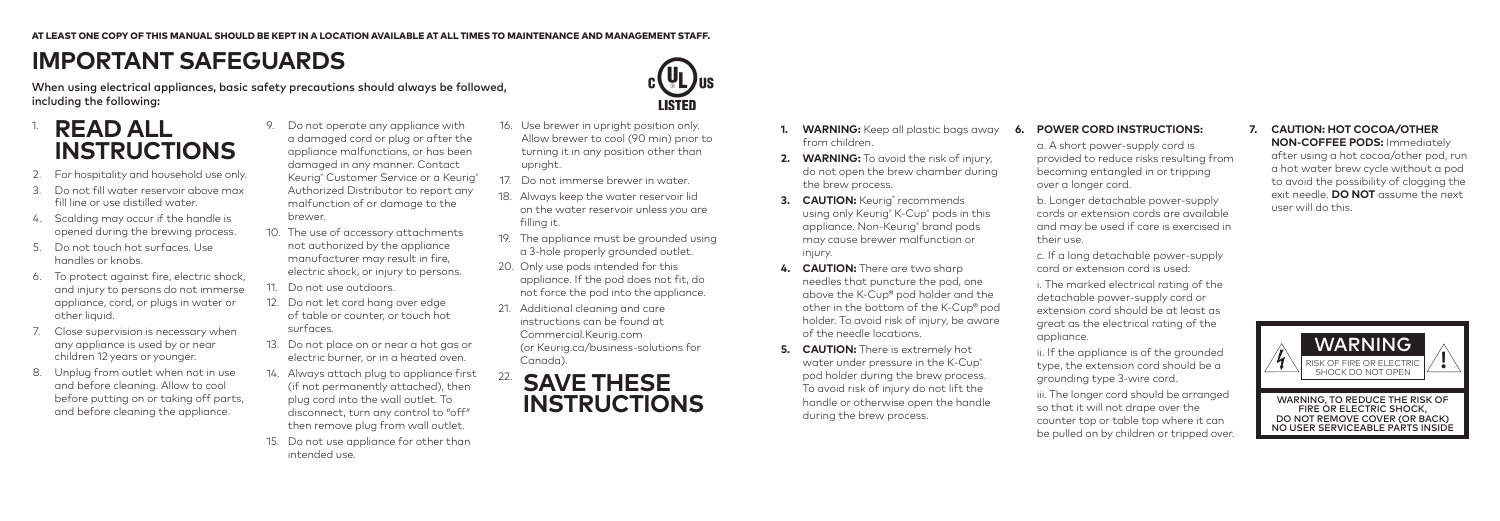### **Warranty**

#### **LIMITED ONE-YEAR WARRANTY**

Keurig Green Mountain, Inc. warrants to the original purchaser that its brewer will be free of defects in materials or workmanship under normal use for one-year from the date of purchase. Keurig, a Keurig Authorized Distributor or Service Agent will, at their option, repair or replace a defective brewer or brewer parts under this warranty without charge upon its receipt of proof of the date of purchase. If a replacement brewer is necessary to service this warranty, the replacement brewer may be new or reconditioned. If a replacement brewer or parts are sent, a new limited one-year warranty will be applied to the replacement brewer or parts. This warranty only applies to brewers operated in the United States and Canada. This warranty gives the original purchaser specific legal rights, and you may also have other rights that vary from state to state and, in the case of Canada, from province to province. If you obtained this brewer through sale or rental from a Keurig Authorized Distributor, you may also want to refer to your distributor's warranty policies. Only the use of Keurig® K-Cup® brand pods and accessories will guarantee the proper functioning and lifetime of Keurig ® K-Cup ® brewer. Any damage to or malfunction of your brewer resulting from the use of non Keurig ® K-Cup ® brand pods and accessories may not be covered by this warranty or may result in a service fee if the damage or malfunction is determined to be caused by such use.

#### **WHAT IS NOT COVERED BY THE LIMITED WARRANTY?**

THIS WARRANTY DOES NOT COVER CONSEQUENTIAL OR INCIDENTAL DAMAGES SUCH AS PROPERTY DAMAGE AND DOES NOT COVER INCIDENTAL COSTS AND EXPENSES RESULTING FROM ANY BREACH OF THIS WARRANTY, EVEN IF FORESEEABLE. Some states or provinces do not allow the exclusion or limitations of incidental or consequential damages, so the above limitation or exclusion may not apply to you depending on the state or province of purchase. Nor does this warranty cover damages caused by use of non Keurig ® K-Cup ® brand pods or accessories, services performed

by anyone other than Keurig or its authorized service providers, use of parts other than genuine Keurig parts, or external causes such as abuse, misuse, inappropriate power supply, or acts of God.

#### **OTHER LIMITATIONS**

THIS WARRANTY IS EXCLUSIVE AND IS IN LIEU OF ANY OTHER EXPRESS WARRANTY, WHETHER WRITTEN OR ORAL. IN ADDITION, KEURIG HEREBY SPECIFICALLY DISCLAIMS ALL OTHER WARRANTIES WITH RESPECT TO YOUR BREWER, INCLUDING ANY IMPLIED WARRANTY OF MERCHANTABILITY OR FITNESS FOR ANY PARTICULAR PURPOSE. Some states or provinces do not allow disclaimers of such implied warranties or limitations on how long an implied warranty lasts, so the above limitation may not apply to you depending on the state or the province of purchase.

#### **HOW DO YOU OBTAIN WARRANTY SERVICE?**

Keurig ® brewers are high-quality appliances and, with proper care, are intended to provide years of satisfying performance. However, should the need arise for warranty servicing; simply call your Keurig Authorized Distributor (KAD) who originally sold you the brewer or your Keurig Authorized Service Provider (KASP) for full support. To be re-connected with your KAD or KASP, please call Keurig at 1.888.287.2739 ext.5. If in Canada, please call: 1.800.361.5628. Keurig Green Mountain, Inc. 33 Coffee Lane Waterbury, VT 05676

## **K-Suite** ™







**HI**

 $\mathbf{H}$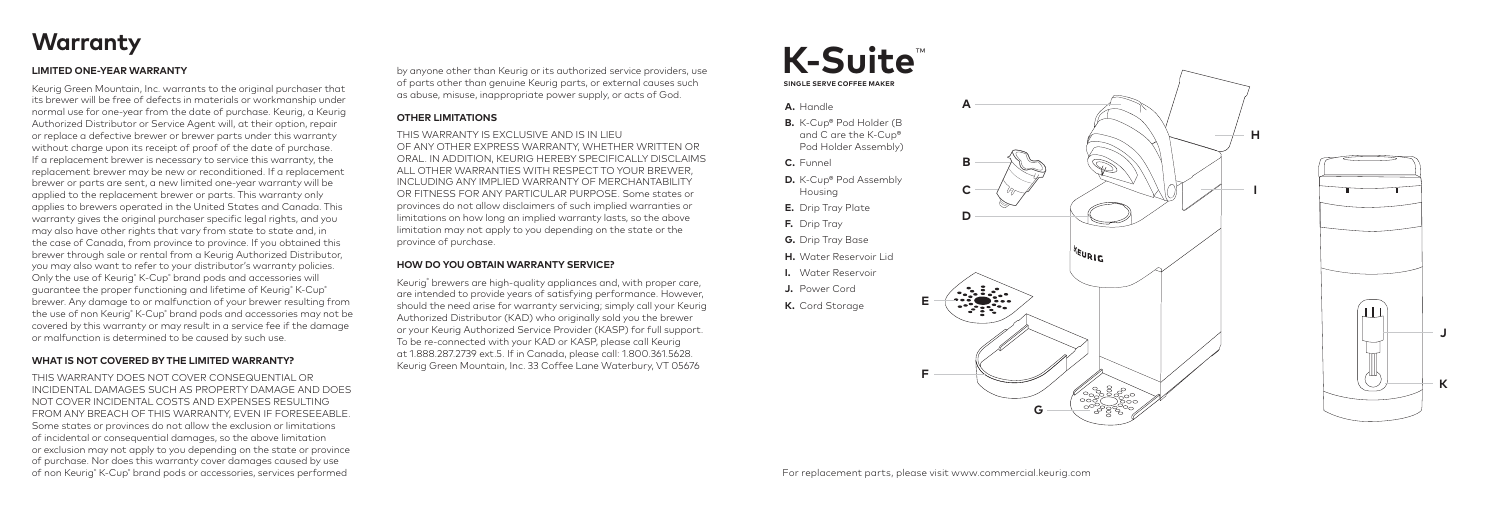## **Before You Brew**

Remove packing tape from brewer. Pull plug and extend cord from cord storage located at the back of the brewer. Plug into a grounded outlet. Press the power button. The power button will illuminate. 1 em ull correv res ut<br>
13<br>
3

Lift and lower the handle. **Do not insert a K-Cup® pod.** The brew indicator light will flash to indicate that the brewer is ready.



 $\boxed{5}$  $\mathbb{Z}$ 

KELIRIG



Add 1 cup (8oz) of water into a mug. Lift the water reservoir lid and pour the water into the reservoir. Do not fill past the MAX or below the MIN fill lines. Lower the lid and place your mug on the drip tray. **NOTE:** Do not use distilled water. 24

### Lift & Lower  $\left(\begin{matrix} 1 \end{matrix}\right)$  **Cleansing Brew**

Press the brew button. The brew indicator light will illuminate solid, then begin to pulse while the brewer is heating. After about 2 minutes, the brew indicator light will illuminate solid again and the water will begin to dispense. Pour the hot water into the sink.

**The one-time setup process is now complete and you are ready to brew!**



### 6 **Fill & Place Mug**

Add desired amount of water into a mug (6oz minimum, 8oz maximum). Lift the water reservoir lid and pour the water into the reservoir. Do not fill past the MAX or below the MIN fill lines. Lower the lid and place your mug on the drip tray.



Brew Button

3 Place

KEURIG

KELLRIG

1. Fill

Press the brew button. The brew indicator light will illuminate solid, then begin to pulse while the brewer is heating. After about 2 minutes, the brew indicator light will illuminate solid again and the beverage will begin to dispense. Brewing is complete when the brew indicator light is no longer illuminated. When complete, lift the

handle and dispose of the used K-Cup® pod. **CAUTION:** While brewing, there is extremely hot water in the K-Cup® pod holder. To avoid injury, do not lift the handle during the brewing process.

### 6 **Lift & Place Pod**

Lift the handle. Place a K-Cup® pod in the K-Cup® pod holder. Lower the handle completely to close the lid. The brew indicator light will flash to indicate that the brewer is ready. **Do not remove the foil lid on the K-Cup® pod.** 

**High Altitude Brewing:** While holding the brewer handle up, push down slowly on the K-Cup® pod in the pod holder until the bottom of the K-Cup® pod is punctured by the exit needle.

### **Brewer Features**

Brew Button

3. Place

KEURIG

1. Fill

KEURIG

**Auto Off:** Automatically turns your brewer off 90 seconds after the last brew for energy savings.

STRONG

KEURIG

**Cord Storage:** Makes transporting your brewer convenient and keeps countertops tidy.

**Travel Mug Friendly:** Remove the drip tray to accomodate a travel mug.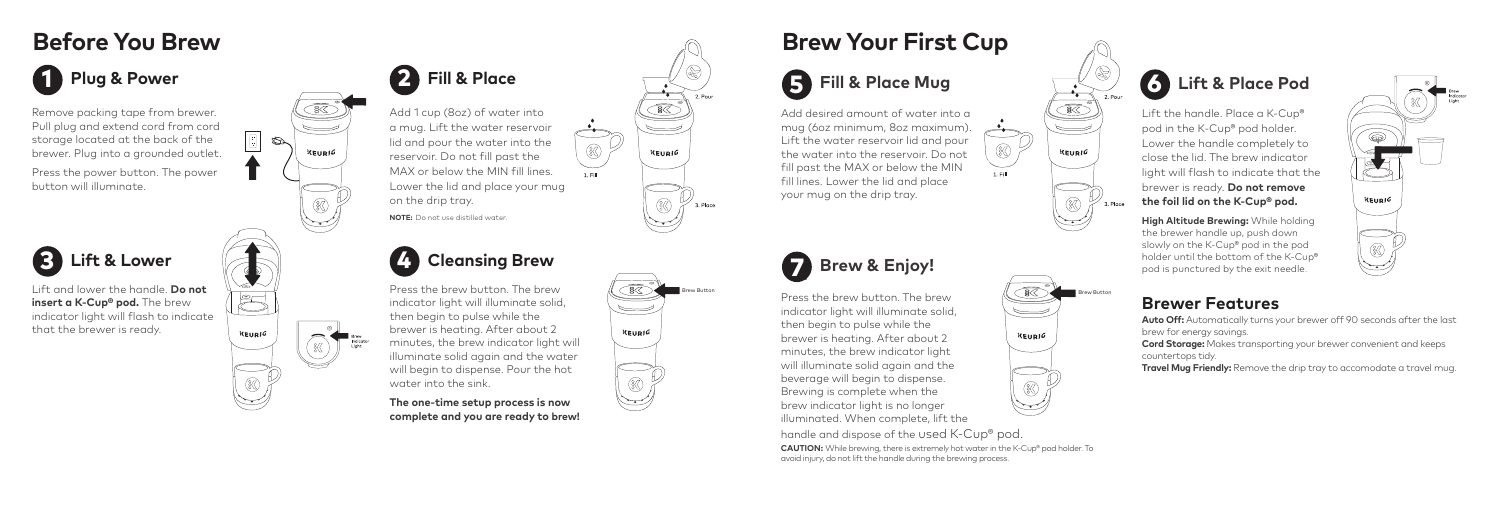### **Caring for your Brewer**

**Drip Tray**

Regular cleaning keeps your brewer running smoothly. Always be sure to turn off and unplug your brewer before cleaning.



#### **Brewer Exterior**

Keep your Keurig® brewer looking its best by cleaning the exterior from time to time. Just clean with a damp, soapy, lint-free, non-abrasive cloth. Never immerse the brewer in water or other liquids.



The water reservoir should be cleaned periodically by wiping the inside of the reservoir and underside of the lid with a damp, non-abrasive, lint free cloth. Do not dry the inside of the water reservoir with a cloth as lint may remain. Allow the reservoir to dry completely.



To remove the K-Cup® pod holder from the brewer, lift the handle and grasp the top of the K-Cup® pod holder with one hand while pushing up on the bottom of the K-Cup® pod holder from underneath with the other until it releases. After cleaning, align the K-Cup® pod holder with the opening using the two front ribs as a guide and snap into place from the top.

CAUTION: There are sharp needles that puncture the K-Cup® pod above the K-Cup® pod holder and in the bottom of the K-Cup® pod holder. To avoid risk of injury, do not put your fingers in the K-Cup® pod holder.

NOTE: Always remove and dispose of the used K-Cup® pod after brewing.

#### **Funnel**



Washing the funnel ensures a fresh beverage experience. The funnel should be washed regularly and can be removed from the K-Cup® pod holder by pulling on it until it pops off. To replace it, orient the snaps to the indent and just snap it back onto the K-Cup® pod holder.

#### **Exit Needle**





The drip tray can hold up to 8 ounces of overflow and should be emptied and cleaned occasionally. To remove, slide it toward you, keeping it level to avoid spilling. Rinse and clean with a damp, soapy, lint-free, non-abrasive cloth.

#### **Entrance Needle**

Lift the brewer handle and locate the entrance needle on the underside of the lid. To clean both holes in the needle, hold the brewer handle in the upward position and with your other hand, carefully insert a straightened paper clip into both holes. Gently move it around to loosen any coffee grounds. Lower the handle completely and run two water-only brew cycles. Do not insert a K-Cup® pod.

TIP: Refer to support. keurig.com for video instructions on cleaning the entrance/exit needles.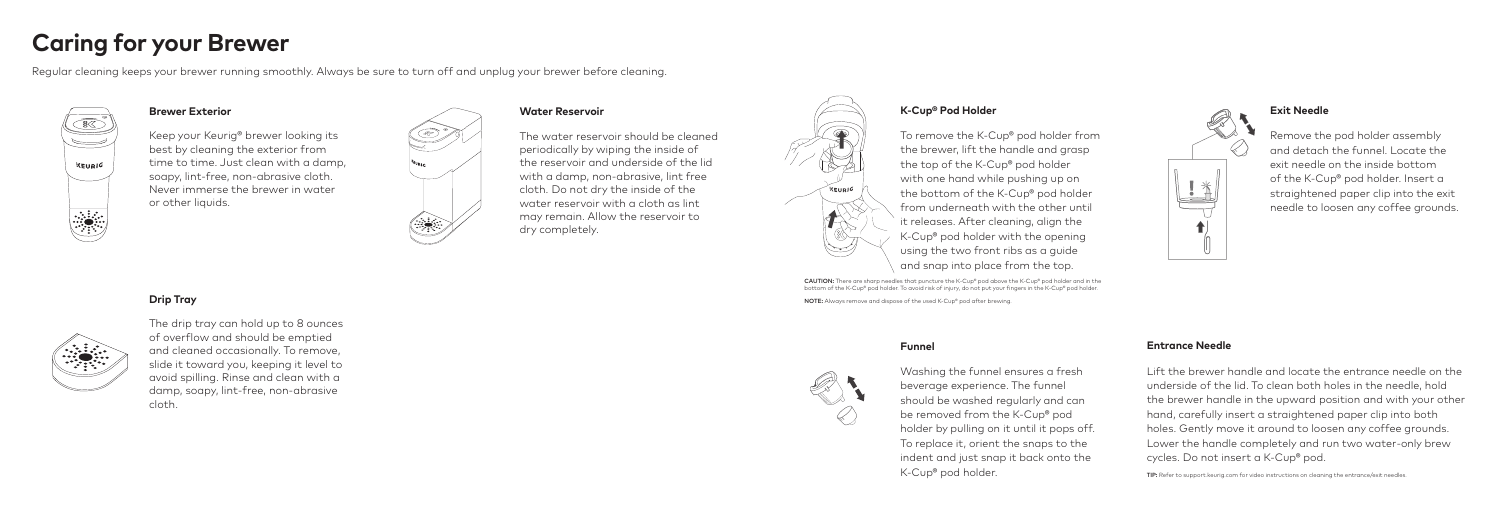### **Descaling your Brewer**

You should descale your brewer every 3-6 months. Properly follow the descaling procedure.

Depending on the mineral content of your water, calcium deposits or scale may build up in your brewer. Scale is nontoxic but if left unattended can hinder brewer performance. Regularly descaling your brewer every 3-6 months helps maintain the heating element, and other internal parts that come in contact with water. Calcium deposits may build up faster, making it necessary to descale more often.

#### **Descaling Procedure**

Before you begin, you will need a large ceramic mug, fresh water, Keurig® Descaling Solution, and access to a sink. Do not use a paper cup. Ensure that there is no beverage pod in the K-Cup® pod holder. Please allow approximately 45 minutes for the descaling procedure.

#### **STEP 1: Cleansing Rinse**

Turn on your brewer.

Pour one third (4.6oz) of the Keurig® Descaling Solution into the water reservoir then add fresh water to the 8oz fill level.

Place a large ceramic mug on the drip tray plate.

Lift and lower the handle but do not add a K-Cup® pod. Press the brew button.

Once solution is dispensed, pour the contents into the sink.

### **STEP 2: Internal Tank Soak**

Repeat step 1, but when the brew indicator light turns solid, press the power button as the brewer starts to dispense.

Let the brewer stand for at least 30 minutes.

Press and hold the brew button until the solution begins to dispense. Continue to hold the button until all of the solution has been dispensed.

Pour the contents of the mug into the sink.

### **STEP 3: Fresh Water Rinse**

Repeat step 1 using 8oz of fresh water only. Do not add Keurig® Descaling Solution. Repeat this step two additional times. You may need to perform additional fresh water rinse cycles if you notice any residual taste.

NOTE: The cleaning action of Keurig® Descaling Solution may result in a "foam" dispensed from the brewer. This is natural, as the solution is reacting with the scale inside. For a brewer that is heavily scaled, the brewer may not fill properly after the descaler is added. If this occurs, you may see only a small or no output dispensed, followed by the sound of air blowing out. If this occurs:

• Turn off and unplug the brewer.

• If there is Keurig® Descaling Solution in the water reservoir, discard the contents, rinse the water reservoir thoroughly and refill with water.

• Plug the brewer back in, power on, and repeat the Step 3 Fresh Water Rinse cycle. The brewer should begin to function normally as the solution is rinsed out and the scale is removed. If problem persists, allow brewer to sit unplugged for at least 30 minutes before continuing with the rinse.

## **Troubleshooting**

#### **Grounds in Your Coffee**

Grounds may have gathered in the exit or entrance needles and can be cleaned using a straightened paper clip or similar tool.

• Clean the exit needle of the K-Cup® pod holder. Refer to the Exit Needle care instructions.

• Clean the brewer entrance needle. Refer to the Entrance Needle care instructions.

#### **Brewer Will Not Brew**

• A minimum of 6oz of water is required to brew. Add an additional 2oz of water to the reservoir to ensure the minimum fill level has been met, then press the brew button. Repeat until the brewer begins to dispense.

#### **Brewing a Partial Cup**

• Press the power button. Press and hold the brew button for 5 seconds until all of the water has been dispensed. Discard the contents into the sink. Press the power button to restart.

- The exit needle may be clogged. Refer to the Exit Needle care instructions.
- Clean the K-Cup® Pod Holder, see K-Cup® Pod Holder care instructions.
- The brewer may need to be descaled. If you have repeated the descale procedure on your brewer two times and it is still only brewing a partial cup, contact Customer Service.

#### **Brewer Does Not Have Power or Shuts Off**

- Make sure that the power button has been turned on.
- Plug brewer into its own grounded outlet. If the electric circuit is overloaded with other appliances, your brewer may not function properly. The brewer should be operated on its own circuit, separate from other appliances.
- For energy savings, the brewer automatically turns off 90 seconds after the last brew. Press the power button to restart.

• If the brewer still doesn't have power, contact your Keurig® Authorized Service Provider.

#### **Helpful Hints**

Water quality varies greatly. If you notice an undesirable taste in your beverage (such as chlorine or mineral tastes) we recommend using bottled or filtered water. Do not use distilled water.

#### **Service**

Beyond these recommended cleaning and maintenance procedures, this brewer is not user serviceable. For service, please refer to the Warranty section of this guide.

#### **Storage**

Empty the water reservoir before storing or transporting and take care to ensure that you store your brewer in a safe and frost free environment. When you prepare to use it after storage, we recommend rinsing the water reservoir with fresh water and descaling the brewer as detailed in the Descaling your Brewer section.

If you plan to move your brewer to a different location, turn the brewer off, unplug it, and empty the water reservoir. If your brewer has been in an environment below freezing, please be sure to let it warm to room temperature for at least 2 hours before using.

### **Click or Call!**



We're here to help. Visit **commerical.keurig.com** for step-by-step videos on cleaning, descaling,

**Still Need Help?**  Give us a call at **1-888-287-2739 ext. #5**